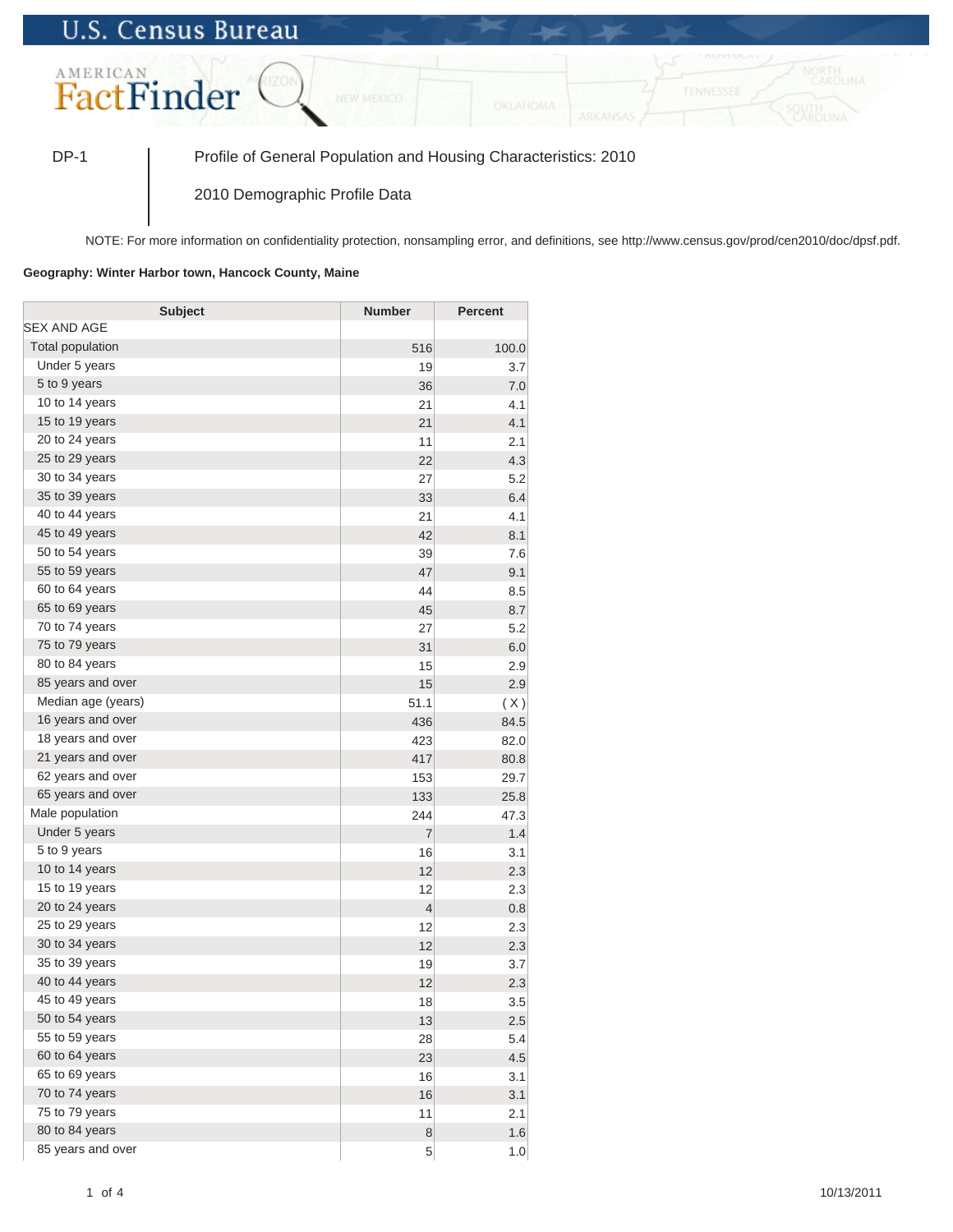| Median age (years)<br>49.3<br>(X)<br>16 years and over<br>205<br>39.7<br>18 years and over<br>200<br>38.8<br>21 years and over<br>197<br>38.2<br>62 years and over<br>64<br>12.4<br>65 years and over<br>56<br>10.9<br>Female population<br>272<br>52.7<br>Under 5 years<br>12<br>2.3<br>5 to 9 years<br>20<br>3.9<br>10 to 14 years<br>9<br>1.7<br>15 to 19 years<br>9<br>1.7<br>20 to 24 years<br>7<br>1.4<br>25 to 29 years<br>10<br>1.9<br>30 to 34 years<br>15<br>2.9<br>35 to 39 years<br>14<br>2.7<br>40 to 44 years<br>9<br>1.7<br>45 to 49 years<br>24<br>4.7<br>50 to 54 years<br>26<br>5.0<br>55 to 59 years<br>19<br>3.7<br>60 to 64 years<br>21<br>4.1<br>65 to 69 years<br>29<br>70 to 74 years<br>11<br>2.1<br>75 to 79 years<br>3.9<br>20<br>80 to 84 years<br>1.4<br>7<br>85 years and over<br>10<br>1.9<br>Median age (years)<br>52.3<br>(X)<br>16 years and over<br>231<br>44.8<br>18 years and over<br>223<br>43.2<br>21 years and over<br>220<br>42.6<br>62 years and over<br>17.2<br>89<br>65 years and over<br>77<br>14.9<br><b>Total population</b><br>516<br>100.0<br>One Race<br>513<br>99.4<br>White<br>500<br>96.9<br><b>Black or African American</b><br>2<br>0.4<br>American Indian and Alaska Native<br>1<br>0.2<br>Asian<br>3<br>Asian Indian<br>0<br>Chinese<br>1<br>Filipino<br>0<br>Japanese<br>0<br>Korean<br>0<br>Vietnamese<br>0<br>Other Asian [1]<br>2<br>Native Hawaiian and Other Pacific Islander<br>0<br>Native Hawaiian<br>0<br>Guamanian or Chamorro<br>0<br>Samoan<br>0<br>Other Pacific Islander [2]<br>0<br>Some Other Race<br>7<br>Two or More Races<br>3<br>White; American Indian and Alaska Native [3]<br>1<br>White; Asian [3]<br>0<br>White; Black or African American [3]<br>2<br>White; Some Other Race [3]<br>0<br>0.0<br>Race alone or in combination with one or more other<br>races: [4] | <b>RACE</b>                       |     | 5.6  |
|-------------------------------------------------------------------------------------------------------------------------------------------------------------------------------------------------------------------------------------------------------------------------------------------------------------------------------------------------------------------------------------------------------------------------------------------------------------------------------------------------------------------------------------------------------------------------------------------------------------------------------------------------------------------------------------------------------------------------------------------------------------------------------------------------------------------------------------------------------------------------------------------------------------------------------------------------------------------------------------------------------------------------------------------------------------------------------------------------------------------------------------------------------------------------------------------------------------------------------------------------------------------------------------------------------------------------------------------------------------------------------------------------------------------------------------------------------------------------------------------------------------------------------------------------------------------------------------------------------------------------------------------------------------------------------------------------------------------------------------------------------------------------------------------------------------------------------------------------------|-----------------------------------|-----|------|
|                                                                                                                                                                                                                                                                                                                                                                                                                                                                                                                                                                                                                                                                                                                                                                                                                                                                                                                                                                                                                                                                                                                                                                                                                                                                                                                                                                                                                                                                                                                                                                                                                                                                                                                                                                                                                                                       |                                   |     |      |
|                                                                                                                                                                                                                                                                                                                                                                                                                                                                                                                                                                                                                                                                                                                                                                                                                                                                                                                                                                                                                                                                                                                                                                                                                                                                                                                                                                                                                                                                                                                                                                                                                                                                                                                                                                                                                                                       |                                   |     |      |
|                                                                                                                                                                                                                                                                                                                                                                                                                                                                                                                                                                                                                                                                                                                                                                                                                                                                                                                                                                                                                                                                                                                                                                                                                                                                                                                                                                                                                                                                                                                                                                                                                                                                                                                                                                                                                                                       |                                   |     |      |
|                                                                                                                                                                                                                                                                                                                                                                                                                                                                                                                                                                                                                                                                                                                                                                                                                                                                                                                                                                                                                                                                                                                                                                                                                                                                                                                                                                                                                                                                                                                                                                                                                                                                                                                                                                                                                                                       |                                   |     |      |
|                                                                                                                                                                                                                                                                                                                                                                                                                                                                                                                                                                                                                                                                                                                                                                                                                                                                                                                                                                                                                                                                                                                                                                                                                                                                                                                                                                                                                                                                                                                                                                                                                                                                                                                                                                                                                                                       |                                   |     |      |
|                                                                                                                                                                                                                                                                                                                                                                                                                                                                                                                                                                                                                                                                                                                                                                                                                                                                                                                                                                                                                                                                                                                                                                                                                                                                                                                                                                                                                                                                                                                                                                                                                                                                                                                                                                                                                                                       |                                   |     |      |
|                                                                                                                                                                                                                                                                                                                                                                                                                                                                                                                                                                                                                                                                                                                                                                                                                                                                                                                                                                                                                                                                                                                                                                                                                                                                                                                                                                                                                                                                                                                                                                                                                                                                                                                                                                                                                                                       |                                   |     |      |
|                                                                                                                                                                                                                                                                                                                                                                                                                                                                                                                                                                                                                                                                                                                                                                                                                                                                                                                                                                                                                                                                                                                                                                                                                                                                                                                                                                                                                                                                                                                                                                                                                                                                                                                                                                                                                                                       |                                   |     |      |
|                                                                                                                                                                                                                                                                                                                                                                                                                                                                                                                                                                                                                                                                                                                                                                                                                                                                                                                                                                                                                                                                                                                                                                                                                                                                                                                                                                                                                                                                                                                                                                                                                                                                                                                                                                                                                                                       |                                   |     |      |
|                                                                                                                                                                                                                                                                                                                                                                                                                                                                                                                                                                                                                                                                                                                                                                                                                                                                                                                                                                                                                                                                                                                                                                                                                                                                                                                                                                                                                                                                                                                                                                                                                                                                                                                                                                                                                                                       |                                   |     |      |
|                                                                                                                                                                                                                                                                                                                                                                                                                                                                                                                                                                                                                                                                                                                                                                                                                                                                                                                                                                                                                                                                                                                                                                                                                                                                                                                                                                                                                                                                                                                                                                                                                                                                                                                                                                                                                                                       |                                   |     |      |
|                                                                                                                                                                                                                                                                                                                                                                                                                                                                                                                                                                                                                                                                                                                                                                                                                                                                                                                                                                                                                                                                                                                                                                                                                                                                                                                                                                                                                                                                                                                                                                                                                                                                                                                                                                                                                                                       |                                   |     |      |
|                                                                                                                                                                                                                                                                                                                                                                                                                                                                                                                                                                                                                                                                                                                                                                                                                                                                                                                                                                                                                                                                                                                                                                                                                                                                                                                                                                                                                                                                                                                                                                                                                                                                                                                                                                                                                                                       |                                   |     |      |
|                                                                                                                                                                                                                                                                                                                                                                                                                                                                                                                                                                                                                                                                                                                                                                                                                                                                                                                                                                                                                                                                                                                                                                                                                                                                                                                                                                                                                                                                                                                                                                                                                                                                                                                                                                                                                                                       |                                   |     |      |
|                                                                                                                                                                                                                                                                                                                                                                                                                                                                                                                                                                                                                                                                                                                                                                                                                                                                                                                                                                                                                                                                                                                                                                                                                                                                                                                                                                                                                                                                                                                                                                                                                                                                                                                                                                                                                                                       |                                   |     |      |
|                                                                                                                                                                                                                                                                                                                                                                                                                                                                                                                                                                                                                                                                                                                                                                                                                                                                                                                                                                                                                                                                                                                                                                                                                                                                                                                                                                                                                                                                                                                                                                                                                                                                                                                                                                                                                                                       |                                   |     |      |
|                                                                                                                                                                                                                                                                                                                                                                                                                                                                                                                                                                                                                                                                                                                                                                                                                                                                                                                                                                                                                                                                                                                                                                                                                                                                                                                                                                                                                                                                                                                                                                                                                                                                                                                                                                                                                                                       |                                   |     |      |
|                                                                                                                                                                                                                                                                                                                                                                                                                                                                                                                                                                                                                                                                                                                                                                                                                                                                                                                                                                                                                                                                                                                                                                                                                                                                                                                                                                                                                                                                                                                                                                                                                                                                                                                                                                                                                                                       |                                   |     |      |
|                                                                                                                                                                                                                                                                                                                                                                                                                                                                                                                                                                                                                                                                                                                                                                                                                                                                                                                                                                                                                                                                                                                                                                                                                                                                                                                                                                                                                                                                                                                                                                                                                                                                                                                                                                                                                                                       |                                   |     |      |
|                                                                                                                                                                                                                                                                                                                                                                                                                                                                                                                                                                                                                                                                                                                                                                                                                                                                                                                                                                                                                                                                                                                                                                                                                                                                                                                                                                                                                                                                                                                                                                                                                                                                                                                                                                                                                                                       |                                   |     |      |
|                                                                                                                                                                                                                                                                                                                                                                                                                                                                                                                                                                                                                                                                                                                                                                                                                                                                                                                                                                                                                                                                                                                                                                                                                                                                                                                                                                                                                                                                                                                                                                                                                                                                                                                                                                                                                                                       |                                   |     |      |
|                                                                                                                                                                                                                                                                                                                                                                                                                                                                                                                                                                                                                                                                                                                                                                                                                                                                                                                                                                                                                                                                                                                                                                                                                                                                                                                                                                                                                                                                                                                                                                                                                                                                                                                                                                                                                                                       |                                   |     |      |
|                                                                                                                                                                                                                                                                                                                                                                                                                                                                                                                                                                                                                                                                                                                                                                                                                                                                                                                                                                                                                                                                                                                                                                                                                                                                                                                                                                                                                                                                                                                                                                                                                                                                                                                                                                                                                                                       |                                   |     |      |
|                                                                                                                                                                                                                                                                                                                                                                                                                                                                                                                                                                                                                                                                                                                                                                                                                                                                                                                                                                                                                                                                                                                                                                                                                                                                                                                                                                                                                                                                                                                                                                                                                                                                                                                                                                                                                                                       |                                   |     |      |
|                                                                                                                                                                                                                                                                                                                                                                                                                                                                                                                                                                                                                                                                                                                                                                                                                                                                                                                                                                                                                                                                                                                                                                                                                                                                                                                                                                                                                                                                                                                                                                                                                                                                                                                                                                                                                                                       |                                   |     |      |
|                                                                                                                                                                                                                                                                                                                                                                                                                                                                                                                                                                                                                                                                                                                                                                                                                                                                                                                                                                                                                                                                                                                                                                                                                                                                                                                                                                                                                                                                                                                                                                                                                                                                                                                                                                                                                                                       |                                   |     |      |
|                                                                                                                                                                                                                                                                                                                                                                                                                                                                                                                                                                                                                                                                                                                                                                                                                                                                                                                                                                                                                                                                                                                                                                                                                                                                                                                                                                                                                                                                                                                                                                                                                                                                                                                                                                                                                                                       |                                   |     |      |
|                                                                                                                                                                                                                                                                                                                                                                                                                                                                                                                                                                                                                                                                                                                                                                                                                                                                                                                                                                                                                                                                                                                                                                                                                                                                                                                                                                                                                                                                                                                                                                                                                                                                                                                                                                                                                                                       |                                   |     |      |
|                                                                                                                                                                                                                                                                                                                                                                                                                                                                                                                                                                                                                                                                                                                                                                                                                                                                                                                                                                                                                                                                                                                                                                                                                                                                                                                                                                                                                                                                                                                                                                                                                                                                                                                                                                                                                                                       |                                   |     |      |
|                                                                                                                                                                                                                                                                                                                                                                                                                                                                                                                                                                                                                                                                                                                                                                                                                                                                                                                                                                                                                                                                                                                                                                                                                                                                                                                                                                                                                                                                                                                                                                                                                                                                                                                                                                                                                                                       |                                   |     |      |
|                                                                                                                                                                                                                                                                                                                                                                                                                                                                                                                                                                                                                                                                                                                                                                                                                                                                                                                                                                                                                                                                                                                                                                                                                                                                                                                                                                                                                                                                                                                                                                                                                                                                                                                                                                                                                                                       |                                   |     |      |
|                                                                                                                                                                                                                                                                                                                                                                                                                                                                                                                                                                                                                                                                                                                                                                                                                                                                                                                                                                                                                                                                                                                                                                                                                                                                                                                                                                                                                                                                                                                                                                                                                                                                                                                                                                                                                                                       |                                   |     |      |
|                                                                                                                                                                                                                                                                                                                                                                                                                                                                                                                                                                                                                                                                                                                                                                                                                                                                                                                                                                                                                                                                                                                                                                                                                                                                                                                                                                                                                                                                                                                                                                                                                                                                                                                                                                                                                                                       |                                   |     |      |
|                                                                                                                                                                                                                                                                                                                                                                                                                                                                                                                                                                                                                                                                                                                                                                                                                                                                                                                                                                                                                                                                                                                                                                                                                                                                                                                                                                                                                                                                                                                                                                                                                                                                                                                                                                                                                                                       |                                   |     |      |
|                                                                                                                                                                                                                                                                                                                                                                                                                                                                                                                                                                                                                                                                                                                                                                                                                                                                                                                                                                                                                                                                                                                                                                                                                                                                                                                                                                                                                                                                                                                                                                                                                                                                                                                                                                                                                                                       |                                   |     |      |
|                                                                                                                                                                                                                                                                                                                                                                                                                                                                                                                                                                                                                                                                                                                                                                                                                                                                                                                                                                                                                                                                                                                                                                                                                                                                                                                                                                                                                                                                                                                                                                                                                                                                                                                                                                                                                                                       |                                   |     |      |
|                                                                                                                                                                                                                                                                                                                                                                                                                                                                                                                                                                                                                                                                                                                                                                                                                                                                                                                                                                                                                                                                                                                                                                                                                                                                                                                                                                                                                                                                                                                                                                                                                                                                                                                                                                                                                                                       |                                   |     | 0.6  |
|                                                                                                                                                                                                                                                                                                                                                                                                                                                                                                                                                                                                                                                                                                                                                                                                                                                                                                                                                                                                                                                                                                                                                                                                                                                                                                                                                                                                                                                                                                                                                                                                                                                                                                                                                                                                                                                       |                                   |     | 0.0  |
|                                                                                                                                                                                                                                                                                                                                                                                                                                                                                                                                                                                                                                                                                                                                                                                                                                                                                                                                                                                                                                                                                                                                                                                                                                                                                                                                                                                                                                                                                                                                                                                                                                                                                                                                                                                                                                                       |                                   |     | 0.2  |
|                                                                                                                                                                                                                                                                                                                                                                                                                                                                                                                                                                                                                                                                                                                                                                                                                                                                                                                                                                                                                                                                                                                                                                                                                                                                                                                                                                                                                                                                                                                                                                                                                                                                                                                                                                                                                                                       |                                   |     | 0.0  |
|                                                                                                                                                                                                                                                                                                                                                                                                                                                                                                                                                                                                                                                                                                                                                                                                                                                                                                                                                                                                                                                                                                                                                                                                                                                                                                                                                                                                                                                                                                                                                                                                                                                                                                                                                                                                                                                       |                                   |     | 0.0  |
|                                                                                                                                                                                                                                                                                                                                                                                                                                                                                                                                                                                                                                                                                                                                                                                                                                                                                                                                                                                                                                                                                                                                                                                                                                                                                                                                                                                                                                                                                                                                                                                                                                                                                                                                                                                                                                                       |                                   |     | 0.0  |
|                                                                                                                                                                                                                                                                                                                                                                                                                                                                                                                                                                                                                                                                                                                                                                                                                                                                                                                                                                                                                                                                                                                                                                                                                                                                                                                                                                                                                                                                                                                                                                                                                                                                                                                                                                                                                                                       |                                   |     | 0.0  |
|                                                                                                                                                                                                                                                                                                                                                                                                                                                                                                                                                                                                                                                                                                                                                                                                                                                                                                                                                                                                                                                                                                                                                                                                                                                                                                                                                                                                                                                                                                                                                                                                                                                                                                                                                                                                                                                       |                                   |     | 0.4  |
|                                                                                                                                                                                                                                                                                                                                                                                                                                                                                                                                                                                                                                                                                                                                                                                                                                                                                                                                                                                                                                                                                                                                                                                                                                                                                                                                                                                                                                                                                                                                                                                                                                                                                                                                                                                                                                                       |                                   |     | 0.0  |
|                                                                                                                                                                                                                                                                                                                                                                                                                                                                                                                                                                                                                                                                                                                                                                                                                                                                                                                                                                                                                                                                                                                                                                                                                                                                                                                                                                                                                                                                                                                                                                                                                                                                                                                                                                                                                                                       |                                   |     | 0.0  |
|                                                                                                                                                                                                                                                                                                                                                                                                                                                                                                                                                                                                                                                                                                                                                                                                                                                                                                                                                                                                                                                                                                                                                                                                                                                                                                                                                                                                                                                                                                                                                                                                                                                                                                                                                                                                                                                       |                                   |     | 0.0  |
|                                                                                                                                                                                                                                                                                                                                                                                                                                                                                                                                                                                                                                                                                                                                                                                                                                                                                                                                                                                                                                                                                                                                                                                                                                                                                                                                                                                                                                                                                                                                                                                                                                                                                                                                                                                                                                                       |                                   |     | 0.0  |
|                                                                                                                                                                                                                                                                                                                                                                                                                                                                                                                                                                                                                                                                                                                                                                                                                                                                                                                                                                                                                                                                                                                                                                                                                                                                                                                                                                                                                                                                                                                                                                                                                                                                                                                                                                                                                                                       |                                   |     | 0.0  |
|                                                                                                                                                                                                                                                                                                                                                                                                                                                                                                                                                                                                                                                                                                                                                                                                                                                                                                                                                                                                                                                                                                                                                                                                                                                                                                                                                                                                                                                                                                                                                                                                                                                                                                                                                                                                                                                       |                                   |     | 1.4  |
|                                                                                                                                                                                                                                                                                                                                                                                                                                                                                                                                                                                                                                                                                                                                                                                                                                                                                                                                                                                                                                                                                                                                                                                                                                                                                                                                                                                                                                                                                                                                                                                                                                                                                                                                                                                                                                                       |                                   |     | 0.6  |
|                                                                                                                                                                                                                                                                                                                                                                                                                                                                                                                                                                                                                                                                                                                                                                                                                                                                                                                                                                                                                                                                                                                                                                                                                                                                                                                                                                                                                                                                                                                                                                                                                                                                                                                                                                                                                                                       |                                   |     | 0.2  |
|                                                                                                                                                                                                                                                                                                                                                                                                                                                                                                                                                                                                                                                                                                                                                                                                                                                                                                                                                                                                                                                                                                                                                                                                                                                                                                                                                                                                                                                                                                                                                                                                                                                                                                                                                                                                                                                       |                                   |     | 0.0  |
|                                                                                                                                                                                                                                                                                                                                                                                                                                                                                                                                                                                                                                                                                                                                                                                                                                                                                                                                                                                                                                                                                                                                                                                                                                                                                                                                                                                                                                                                                                                                                                                                                                                                                                                                                                                                                                                       |                                   |     | 0.4  |
|                                                                                                                                                                                                                                                                                                                                                                                                                                                                                                                                                                                                                                                                                                                                                                                                                                                                                                                                                                                                                                                                                                                                                                                                                                                                                                                                                                                                                                                                                                                                                                                                                                                                                                                                                                                                                                                       |                                   |     |      |
|                                                                                                                                                                                                                                                                                                                                                                                                                                                                                                                                                                                                                                                                                                                                                                                                                                                                                                                                                                                                                                                                                                                                                                                                                                                                                                                                                                                                                                                                                                                                                                                                                                                                                                                                                                                                                                                       | White                             | 503 | 97.5 |
| <b>Black or African American</b><br>4                                                                                                                                                                                                                                                                                                                                                                                                                                                                                                                                                                                                                                                                                                                                                                                                                                                                                                                                                                                                                                                                                                                                                                                                                                                                                                                                                                                                                                                                                                                                                                                                                                                                                                                                                                                                                 |                                   |     | 0.8  |
| $\overline{2}$<br>0.4                                                                                                                                                                                                                                                                                                                                                                                                                                                                                                                                                                                                                                                                                                                                                                                                                                                                                                                                                                                                                                                                                                                                                                                                                                                                                                                                                                                                                                                                                                                                                                                                                                                                                                                                                                                                                                 | American Indian and Alaska Native |     |      |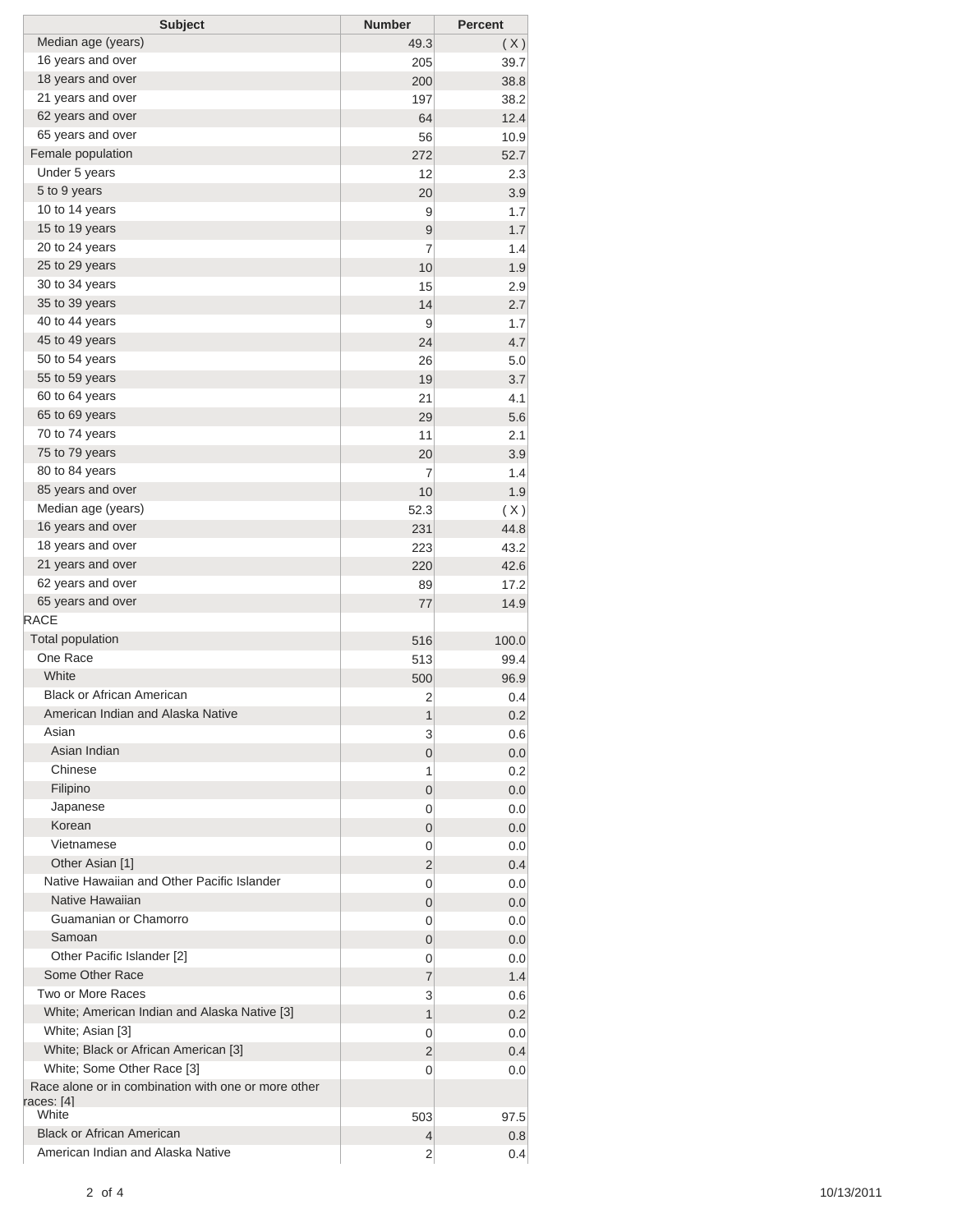| <b>Subject</b>                                   | <b>Number</b>  | <b>Percent</b> |
|--------------------------------------------------|----------------|----------------|
| Asian                                            | 3              | 0.6            |
| Native Hawaiian and Other Pacific Islander       | 0              | 0.0            |
| Some Other Race                                  | 7              | 1.4            |
| HISPANIC OR LATINO                               |                |                |
| <b>Total population</b>                          | 516            | 100.0          |
| Hispanic or Latino (of any race)                 | 9              | 1.7            |
| Mexican                                          | 6              | 1.2            |
| Puerto Rican                                     | 2              | 0.4            |
| Cuban                                            | $\overline{0}$ | 0.0            |
| Other Hispanic or Latino [5]                     | 1              | 0.2            |
| Not Hispanic or Latino                           | 507            | 98.3           |
| <b>HISPANIC OR LATINO AND RACE</b>               |                |                |
| <b>Total population</b>                          | 516            | 100.0          |
| Hispanic or Latino                               | 9              | 1.7            |
| White alone                                      | 1              | 0.2            |
| Black or African American alone                  | 0              | 0.0            |
| American Indian and Alaska Native alone          | $\overline{0}$ | 0.0            |
| Asian alone                                      | 0              | 0.0            |
| Native Hawaiian and Other Pacific Islander alone | $\overline{0}$ | 0.0            |
| Some Other Race alone                            | 6              | 1.2            |
| Two or More Races                                | $\overline{2}$ | 0.4            |
| Not Hispanic or Latino                           | 507            | 98.3           |
| White alone<br>Black or African American alone   | 499            | 96.7           |
| American Indian and Alaska Native alone          | 2              | 0.4            |
| Asian alone                                      | 1              | 0.2            |
| Native Hawaiian and Other Pacific Islander alone | 3              | 0.6            |
| Some Other Race alone                            | $\overline{0}$ | 0.0            |
| Two or More Races                                | 1              | 0.2            |
| <b>RELATIONSHIP</b>                              | 1              | 0.2            |
| Total population                                 |                |                |
| In households                                    | 516            | 100.0<br>100.0 |
| Householder                                      | 516            | 49.4           |
| Spouse [6]                                       | 255<br>115     | 22.3           |
| Child                                            | 110            | 21.3           |
| Own child under 18 years                         | 91             | 17.6           |
| Other relatives                                  | 6              | 1.2            |
| Under 18 years                                   | 2              | 0.4            |
| 65 years and over                                | 1              | 0.2            |
| <b>Nonrelatives</b>                              | 30             | 5.8            |
| Under 18 years                                   | 0              | 0.0            |
| 65 years and over                                | 4              | 0.8            |
| Unmarried partner                                | 22             | 4.3            |
| In group quarters                                | 0              | 0.0            |
| Institutionalized population                     | 0              | 0.0            |
| Male                                             | 0              | 0.0            |
| Female                                           | 0              | 0.0            |
| Noninstitutionalized population                  | 0              | 0.0            |
| Male                                             | 0              | 0.0            |
| Female                                           | 0              | 0.0            |
| <b>HOUSEHOLDS BY TYPE</b>                        |                |                |
| <b>Total households</b>                          | 255            | 100.0          |
| Family households (families) [7]                 | 145            | 56.9           |
| With own children under 18 years                 | 52             | 20.4           |
| Husband-wife family                              | 115            | 45.1           |
| With own children under 18 years                 | 32             | 12.5           |
| Male householder, no wife present                | 14             | 5.5            |
| With own children under 18 years                 | 12             | 4.7            |
| Female householder, no husband present           | 16             | 6.3            |
| With own children under 18 years                 | 8              | 3.1            |